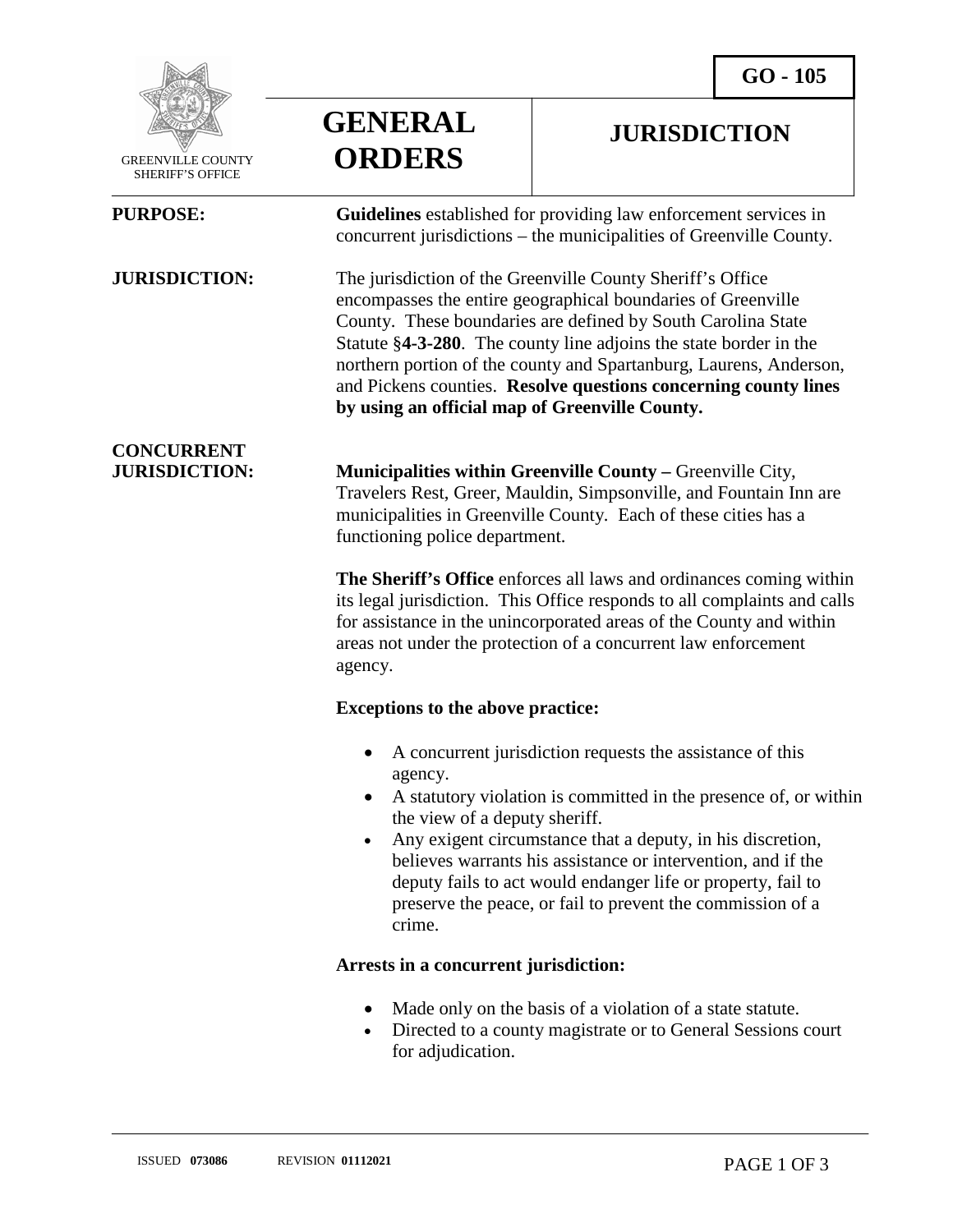j

#### **Calls for assistance determined to be within a concurrent jurisdiction:**

- Have Communications refer the call to the appropriate municipality via regional radio channel or telephone transfer.
- Make direct notification to the municipality via direct communications channels, if available.

**Concurrent jurisdiction is shared by the Sheriff's Office** with municipal police agencies, state enforcement agencies, and federal law enforcement agencies. **Respond,** in all cases, whenever requested by these agencies.

**Concurrent jurisdiction is shared by the Sheriff's Office** with the Highway Patrol. Traffic collisions on public roadways and private property are referred to the SCHP for investigation. During periods of inclement weather or other adverse conditions, supervisors are allowed to authorize assistance to the Highway Patrol, if requested.

## **STATEWIDE JURISDICTION FOR SCHOOL RESOURCE OFFICERS:**

South Carolina Code of Laws §5-7-12 defines a School Resource Officer as a person who is a sworn enforcement officer pursuant to the requirements of any jurisdiction of this State who:

- 1. Completed the basic course of instruction for School Resource Officers from the South Carolina Criminal Justice Academy.
- 2. Is assigned to one or more school districts within the State to have as a primary duty the responsibility to act as a law enforcement officer, advisor, and teacher for that school district.

For criminal incidents outside of Greenville County, the following procedures for School Resource Officers (SRO) will apply:

1. Incidents that do not warrant an immediate arrest, but in the opinion of the SRO needs intervention beyond basic disciplinary action by school officials or the informal handling of the incident, the SRO is to report the incident to the agency having respective jurisdiction. The SRO will provide appropriate documentation to the responding agency to be used in the investigation of the incident. In incidents where a crime scene is present, the SRO is to secure and protect the scene as recognized by standard law enforcement procedures